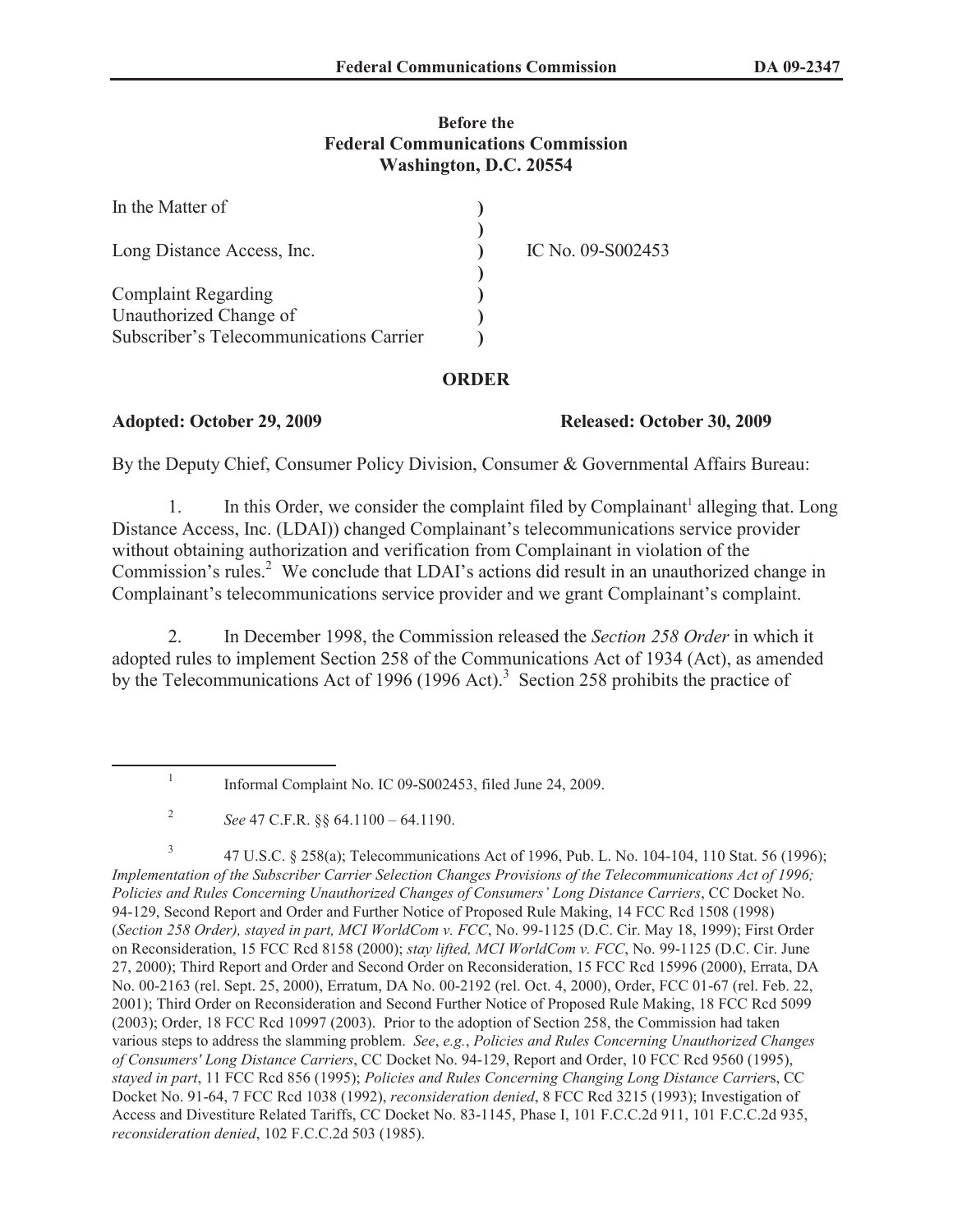"slamming," the submission or execution of an unauthorized change in a subscriber's selection of a provider of telephone exchange service or telephone toll service.<sup>4</sup> In the *Section 258 Order*, the Commission adopted aggressive new rules designed to take the profit out of slamming, broadened the scope of the slamming rules to encompass all carriers, and modified its existing requirements for the authorization and verification of preferred carrier changes. The rules require, among other things, that a carrier receive individual subscriber consent before a carrier change may occur.<sup>5</sup> Pursuant to Section 258, carriers are absolutely barred from changing a customer's preferred local or long distance carrier without first complying with one of the Commission's verification procedures.<sup>6</sup> Specifically, a carrier must: (1) obtain the subscriber's written or electronically signed authorization in a format that meets the requirements of Section 64.1130; (2) obtain confirmation from the subscriber via a toll-free number provided exclusively for the purpose of confirming orders electronically; or (3) utilize an independent third party to verify the subscriber's order.<sup>7</sup>

3. The Commission also has adopted liability rules. These rules require the carrier to absolve the subscriber where the subscriber has not paid his or her bill. In that context, if the subscriber has not already paid charges to the unauthorized carrier, the subscriber is absolved of liability for charges imposed by the unauthorized carrier for service provided during the first 30 days after the unauthorized change.<sup>8</sup> Where the subscriber has paid charges to the unauthorized carrier, the Commission's rules require that the unauthorized carrier pay 150% of those charges to the authorized carrier, and the authorized carrier shall refund or credit to the subscriber 50% of all charges paid by the subscriber to the unauthorized carrier.<sup>9</sup> Carriers should note that our actions in this order do not preclude the Commission from taking additional action, if warranted, pursuant to Section 503 of the Act.<sup>10</sup>

4. We received Complainant's complaint on June 24, 2009, alleging that Complainant's telecommunications service provider had been changed from AT&T to LDAI without Complainant's authorization. Pursuant to Sections 1.719 and 64.1150 of our rules, $^{11}$  we

4 47 U.S.C. § 258(a).

5 *See* 47 C.F.R. § 64.1120.

7 *See* 47 C.F.R. § 64.1120(c). Section 64.1130 details the requirements for letter of agency form and content for written or electronically signed authorizations. 47 C.F.R. § 64.1130.

8 *See* 47 C.F.R. §§ 64.1140, 64.1160. Any charges imposed by the unauthorized carrier on the subscriber for service provided after this 30-day period shall be paid by the subscriber to the authorized carrier at the rates the subscriber was paying to the authorized carrier at the time of the unauthorized change. *Id.*

9 *See* 47 C.F.R. §§ 64.1140, 64.1170.

<sup>10</sup> *See* 47 U.S.C. § 503.

<sup>11</sup> 47 C.F.R. § 1.719 (Commission procedure for informal complaints filed pursuant to Section 258 of the Act); 47 C.F.R. § 64.1150 (procedures for resolution of unauthorized changes in preferred carrier).

<sup>6</sup> 47 U.S.C. § 258(a).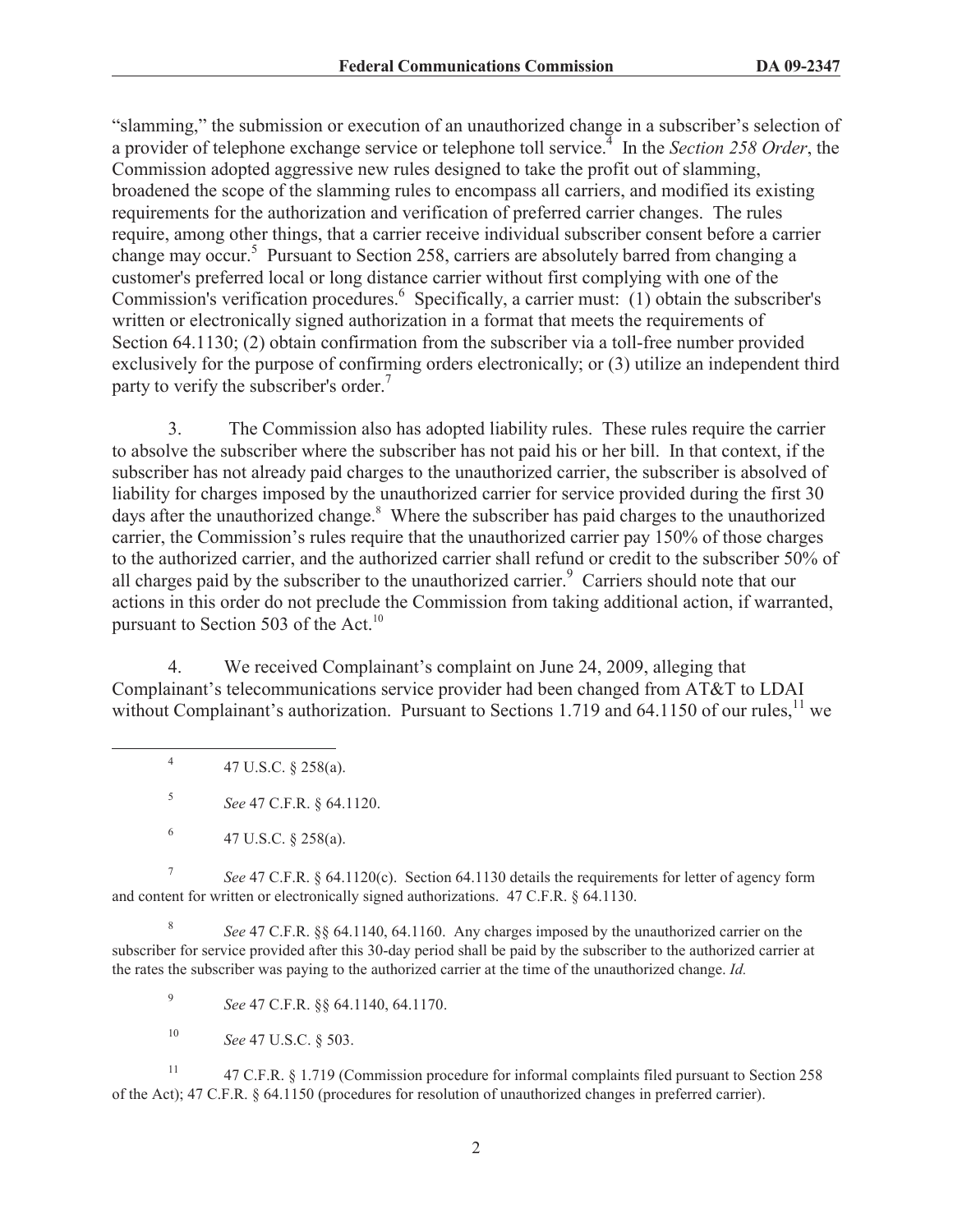notified LDAI of the complaint and LDAI responded on July 30, 2009.<sup>12</sup> LDAI states that authorization was received and confirmed through third party verification (TPV). We have reviewed the TPV filed with LDAI's response. Commission rules state in relevant part: "Any description of the carrier change transaction by a third party verifier must not be misleading, and all third party verification methods shall elicit, at a minimum: the date of the verification; the identity of the subscriber; confirmation that the person on the call is authorized to make the carrier change, confirmation that the person on the call wants to make the carrier change; confirmation that the person on the call understands that a carrier change, not an upgrade to existing service, bill consolidation, or any other misleading description of the transaction, is being authorized;..."<sup>13</sup> (emphasis added). The third party verifier began the TPV by stating to the person on the call, "I just need a minute of your time to verify and confirm your account information." The purpose of a TPV is to verify and confirm a switch of a customer's authorized carrier – not to verify and confirm one's account information. We find, therefore, that LDAI's TPV included a misleading description of the verification in violation of the Commission's carrier change rules.<sup>14</sup> Therefore, we find that LDAI's actions resulted in an unauthorized change in Complainant's telecommunications service and we discuss LDAI's liability below.<sup>15</sup>

5. Pursuant to Section 64.1170(b) our rules, LDAI must forward to AT&T an amount equal to 150% of all charges paid by the subscriber to LDAI along with copies of any telephone bills issued from LDAI to the Complainant.<sup>16</sup> Within ten days of receipt of this amount, AT&T shall provide a refund or credit to Complainant in the amount of 50% of all charges paid by Complainant to LDAI. Complainant has the option of asking AT&T to re-rate LDAI's charges based on AT&T's rates and, on behalf of Complainant, seek from LDAI any rerated amount exceeding 50% of all charges paid by Complainant to LDAI. AT&T must also send a notice to the Commission, referencing this Order, stating that it has given a refund or credit to Complainant.<sup>17</sup> If AT&T has not received the reimbursement required from LDAI within 45 days of the release of this Order, AT&T must notify the Commission and Complainant accordingly. AT&T also must notify the Complainant of his or her right to pursue a claim against LDAI for a refund of all charges paid to LDAI.<sup>18</sup>

<sup>15</sup> If Complainant is unsatisfied with the resolution of this complaint, Complainant may file a formal complaint with the Commission pursuant to Section 1.721 of the Commission's rules, 47 C.F.R. § 1.721. Such filing will be deemed to relate back to the filing date of such Complainant's informal complaint so long as the formal complaint is filed within 45 days from the date this order is mailed or delivered electronically to Complainant. *See* 47 C.F.R. § 1.719.

16 See 47 C.F.R  $§$  64.1170(b)(1)(2).

<sup>17</sup> *See* 47 C.F.R. § 64.1170(c).

<sup>18</sup> *See* 47 C.F.R. § 64.1170(e).

<sup>&</sup>lt;sup>12</sup> LDAI's Response to Informal Complaint No. 09-S002453, received July 30, 2009.

<sup>13</sup> *See* 47 C.F.R § 64.1120(c)(3)(iii).

<sup>14</sup> *See id.*